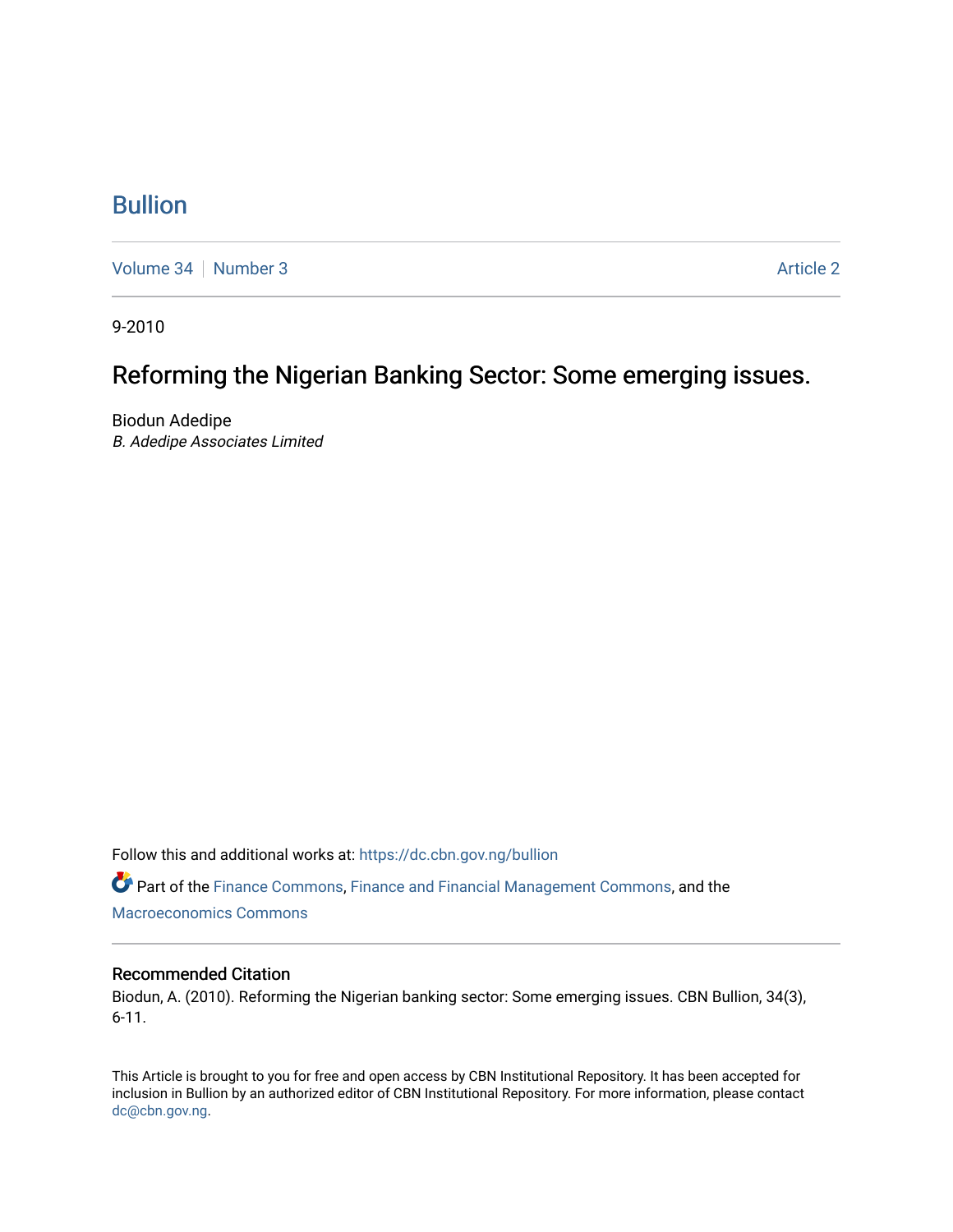# REFORMING THE NIGERIAN BANKING SECTOR: SOME EMERGING ISSUES<sup>2</sup>



#### **OVERVIEW**

During the period from 2004 to 2010, Nigeria witnessed two deep banking reforms, each of them posing peculiar challenges to both the regulators and operators, but more to the latter in complying with the stiff hurdles of new minimum capitalization of N25 billion and other requirements. The reforms forced some fundamental changes in Nigerian banking and indeed, changed the face of Nigerian banking for good.

That first attempt at in-depth reform in 2004/2005 was designed to lift Nigerian banks to international repute and reckoning, from a weak and uncompetitive position internationally. Prior to that time, it was difficult for Nigerian banks to get a mention in global ranking in the banking market, while it was also inconceivable that they could handle mega transactions that could leverage the economy in the rapidly changing world. lt was tashionable to compare the entire indusfy of 89 banks in operation with only a handtul of banks in South Africa!

It was also clear that the trajectory of the banks was ominous and would have dire consequences for both the

BY DR.'BIODUN ADEDIPE **Chief Consultant** B. Adedipe Associates Limited (Banking System Consultants)

#### ABSTRACT

When the ongoing reforms of banking in Nigeria commenced, there were several arguments against the seeming harshness of the measures. As the revelations increased, the argument became the manner the revelations were made. All these pointed to the capacity of humans fo resist change. lt was generally accepted that things went terribly wrong and some drastic steps needed to be taken. The outcome of the greed-induced crisis was not peculiar to Nigeria, as banks failed all around the world as their capital was eroded. There are obvious lessons to be learned from these developments, perhaps most important of all is that framework and institutional capacity for handling financial crisis needed to be developed and systematically strengthened. **Dr. 'Biodun Adedipe**<br>Key words: Crisis, Change, Greed, Behaviour, Issues, Lessons Interventional Crisis, Change, Greed, Behaviour, Issues, Lessons

> financial system and the national economy if no action was taken. By the end of 2004, as high as 23% of aggregate banking industry loans and advances were non-performing, and this was very close to the threshold of 25% at which systemic distress would have to be declared.

> Now, there is the natural tendency for people to resist change, especially where they have misgivings about the necessity for change and/or about the change driver. The latter can come either in terms of the personality, his/her credentials or where his/her vision is foggy. Of course, there are several other reasons why people resist change. One of the eight reasons identified by the lnternational Labour Organization in its study of why people resist change is the argument that change will disrupt their current habits and practices. For such people, it does not matter whether those practices are against the longterm interest of the organization they belong to, let alone the public good that looks beyond obligations in law. This in fact, is why change is so difficult to drive and thus requires some measure of diplomacy and<br>robust people/information management to successfully achieve its objectives.

But change of the fundamental kind that Nigerian banking witnessed in the six-year period from 2004 to 2010, especially since August 2009 will naturally invite not mere resistance but every effort to reverse it! lndeed, it can be argued that the latter (ongoing) reforms actually were informed by the implementation gaps in the reform of 2004/2005. In order to meet the new minimum capital requirement, there was a plethora of record-breaking mergers and acquisitions in Nigerian banking the number of banks that combined at once (nine in one instance) was unprecedented anywhere in the world!

Ordinarily, a massive change that would sweep away the jobs of about 65 bank chief executives and higher numbers down the ranks should attract some resistance. But the radical policy shift enjoyed strong political backing that provided the will and resolve to change the face of banking in Nigeria irreversibly.

Emerging from the earlier reform were 25 supposedly strong and well<br>capitalized banks, which reduced to 24 when two of them engaged in further market-induced business

in any way represent the official position or thinking of the Central Bank of Nigeria. The author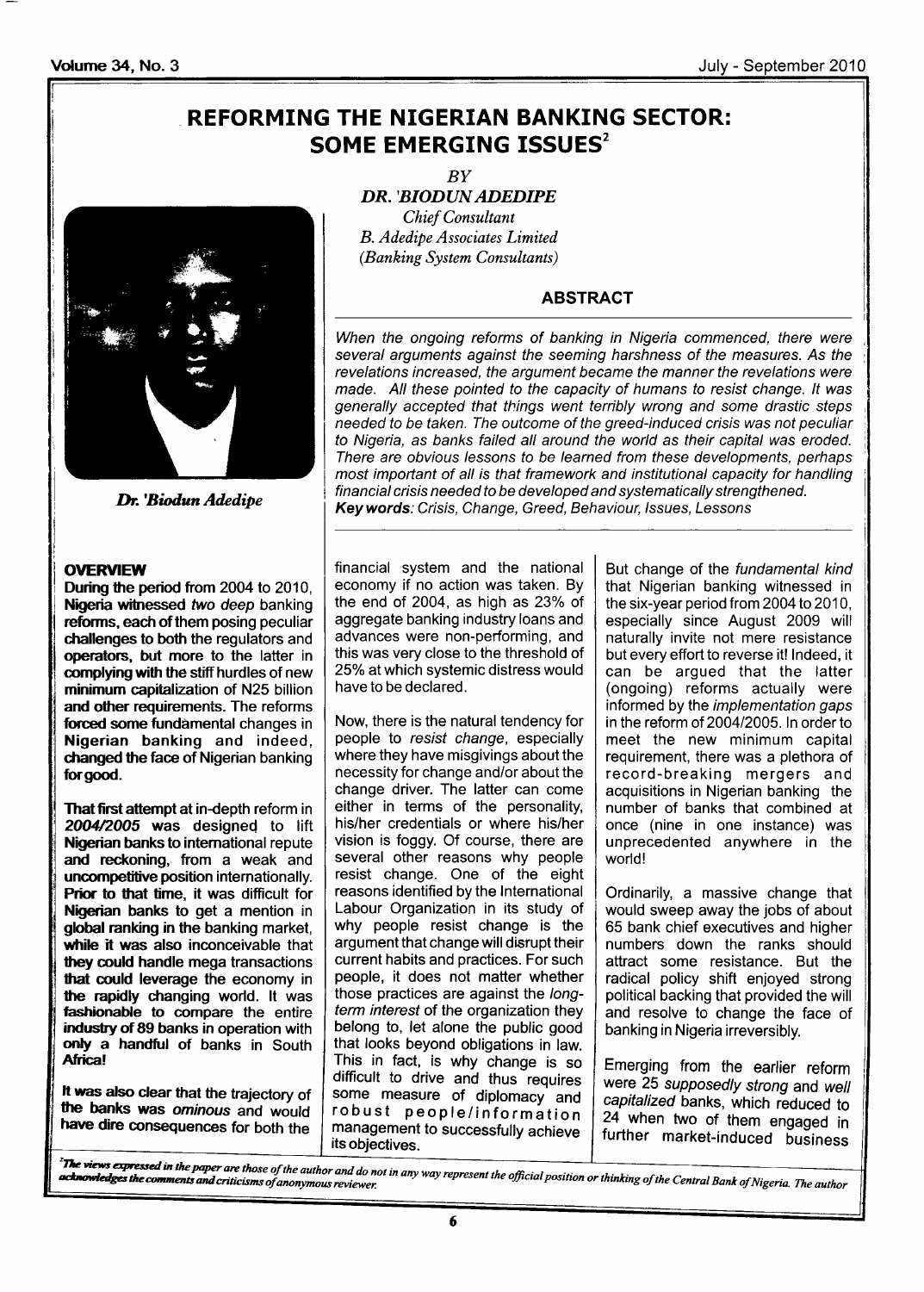combination. lt must be noted, with a deep sense of history, that not all the 25 banks post-consolidation in early 2006 truly had unimpaired capital of N25 billion and above! That really was the beginning of the trouble that expanded and eventually exploded in our faces when a credit and capital audit (stress test) was conducted by the Central Bank of Nigeria (CBN) during the second half of 2009.

As such, the first reform created big (not mega) banks, while the second (ongoing) reform is an inevitable follow-up to the earlier one that is to say, the second is the unfinished business of the first! What made the second reform deeper and of greater consequences (and necessity) was the then festering global financial crisis, to which there was yet no clearcut solution anywhere. What with the first attempt by the G-7 (richest countries), expanded to G-20 (richest and emerging economies) and then reduced to G-2 (USAand China)!

It is obvious that the problems that the second reforms were initiated to solve were not in any way peculiarto Nigeria banks were in trouble everywhere around the world. But the Nigerian culture is always to seek extraindustry explanations for any action aimed at industry cleansing or to align the system with global best practices.

The recent banking reforms elicited vehement criticism and generated a cacophony of dubious analyses largely for two reasons. First was the silence (which continued for some time) of key stakeholders in Nigerian banking who preferred to be silent rather than speak up in defense of what was universally accepted as the right thing to do in the circumstance. The second reason was the blind pursuit of selfish (capitalist) interests that has made those perceived as losers in the outcome of the reform to continue daily to make dubious arguments against the agenda. Again, those who know (by way of experience and exposure) and were supposed to stand up in defense of the reforms were deafeningly silent!

But disappointingly, a number of supporters of the reforms soon shifted position, in the course of time, because of a number of reasons, including:

- The manner of *implementation* of the reforms.
- The seeming lack of coherence in the unfolding new dimensions to it.
- The poor management of information.

There was the general impression then that the CBN was not much interested in constructive engagemenf. ln order to place all these in proper perspective, it is useful to revert to the place of banking in the modern economy. The pivotal role of the banking system in <sup>a</sup> modern economy goes beyond intermediation and includes facilitating payments (domestic and international), market-making, policy implementation, providing agency and guarantor services. A robust financial system drives economic growth and interconnects the domestic economy with the rest of the world, providing the *transmission* mechanism for capital flows and current account transactions. The banking industry therefore, must remain healthy and sound if the national and sub-national economies must thrive and maintain macroeconomic stability.

Since banks are the first victims of any financial crisis, they command such attention and quick intervention if the economic wheel must not be allowed to grind to a halt. Should Nigeria banks be expected to play these roles, in the context of the ongoing reforms, certain key issues would need to be dealt with. One of them is the global view that requires that Nigerian banking must become safer and be a vibrant channel for attracting new investments from around the world.

The historical fact is that banks have failed primarily because of greed of the major actors (usually the directors and management of banks). Banks are still failing today (failed banks were still being counted in the USAup until the end of 2010) and banks will continue to fail. The failure phenomenon in banking is episodic because man is naturally greedy and only comes to his senses temporarily whenever he gets his fingers burnt! Perhaps by the end of 2011, most bankers (those lucky to still have banking jobs after the global financial crisis had abated) would have forgotten what led to the problem

HOW BANKS BECAME TROUBLED Up until the end of 2005, the banking industry in Nigeria was fairly oligopolistic, with a few banks dominating the market. The mandatory consolidation created several big banks that became even hungrier for size! Often times, big banks have proved to be extremely complex, which creates control problems that either involves the top executives or their so-called trusted aides. The banks therefore, engage in risky behaviour that ultimately gets everybody into trouble.

Such banks become systemic and are labeled as 'too-big-to-fail', as their failure can take down along many other banks, or the failure can weaken the entire system and require major efforts to stabilize the system. ln the circumstance, the banks might grow so big as to become 'too-big-torescue'. ln that case, the resource requirement for the rescue becomes a major issue! Clearly, there were banks in Nigeria that were too-big-to-fail, and they were already showing signs of weaknesses that made their failure imminent. Oceanic Bank, lntercontinental Bank, Union Bank and Afribank were big and had all the red flags of real stress! Of smaller systemic risk were Finbank, Bank PHB and Spring Bank.

Truly, Nigerian banks had become bigger and more complex and their trajectory (at that time) should worry any watcher of the global financial system and what was unfolding. That would mean if the ongoing banking reforms were not embarked upon at that point in time, Nigeria possibly would have lost all the gains of an evolving and sound banking system of the preceding decades of unrelenting efforts to build. ln fact, if nothing was done, the gains of the 2OO412005 reforms would have been lost totally.

Without getting into further details, it is useful to ask a few questions to establish whether it was the nonexistence of strategy, poor strategy, lack of implementation capacity, halfhearted implementation, or sheer greed disguised as world-class business strategy that caused the crisis and informed the intervention that the ongoing reforms represent.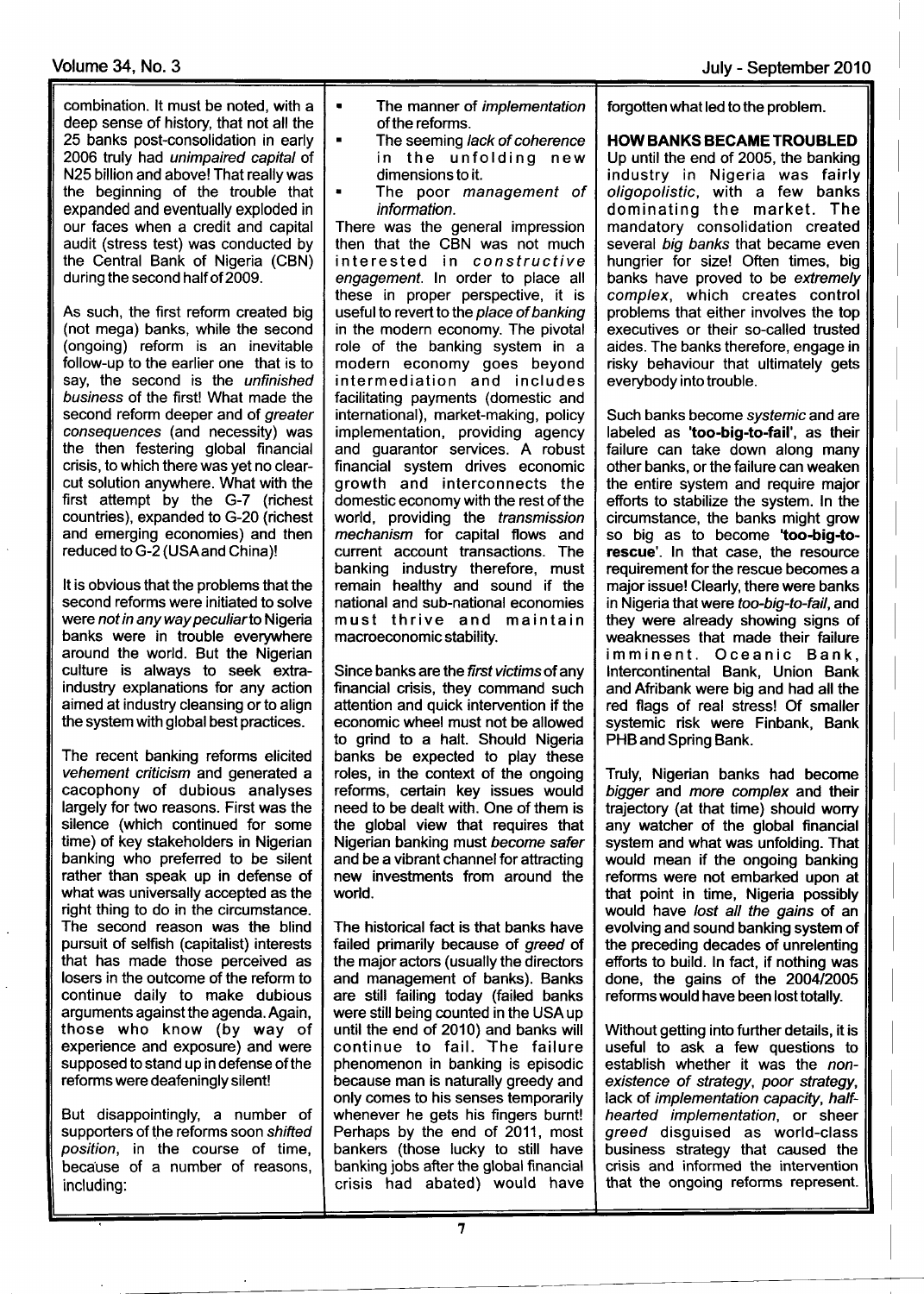Any of these factors can easily explain what happened. As such, the crisis can be put down to a cocktail of the above factors plus regulatory lapses, or decision not to 'rock-the-boat' or playing the ostrich whose head was buried deep in the sand wishing away the problem!

By half-year 2009, most of the banks operating in Nigeria had been weakened by the global financial crisis and the CBN failed to admit that. A number of the banks became weak due to foggy strategy or their management simply lacked the capacity to implement the strategies they had designed. The following table shows the perception of the heavily troubled banks that required CBN intervention in August/October 2009. The vision and strategy of some were quite clear, while others were foggy. Capacity to implement the strategy defined (where it existed) ranged from weak/timid to average and agile. The agile ones among them were recognized in the banking market as aggressive, and they indeed took pride in their fast growth rate! Placing the banks in strategy typologies completed the perception in three planks of eagle (keen sight, strength or speed), slim down (size had become a drag and started creating a problem of its own) and circled wagon (clueless about how to move on from its present position).

There was no doubt that all these banks had corporate governance issues at that time, and this was one sure factor that can compromise even the best of strategies. Lehman Brothers was a fantastic 1S8-year old banking brand, but it collapsed because of its extreme complexity (2,985 legal entities under the belt, operating in 50 countries) and suspect strategy coupled with poor corporate governance. Greed was the major problem, along with the seeming 'wide latitude to break the

rules without sanction'! The special purpose vehicles (SPVs) discovered in some of the troubled banks in Nigeria (and even beyond) were legal quite alright, but the motive was against public good. Most of those SPVs were outright fraudulent.

It is obvious that the ongoing reforms in Nigerian banking weighs in more on the side of too-big-to-fail than too-bigto-rescue. This explains why some N620 billion was extended to the rescued banks in order to stabilize the system and maintain integrity/confidence of stakeholders.

There is no doubt that almost all the troubled banks around the world had corporate governance issues. As they were in Nigeria, so they were in the USA, Europe and many other jurisdictions. This means that the most sophisticated regulatory framework is also vulnerable, especially where operators and other stakeholders pursue their own selfish interest.

ln a commentary on American banking, Jim Kim (Editor-in-Chief of Fierce Finance) stated that:

"Sarbanes-Oxley was supposed to improve corporate Board performance, and there was lots of talk about how the new law imposed some big new burdens on the board, especially the audit committee. So much so that some long-time directors thought the job wasn't worth it anymore. ln the wake of the financial crisis--and some of the accounting shenanigans that came to light later- people started to wonder if the law really made much of a difference."

ln a study of 20 big banks in the USA,

| Table 1: Perception of Troubled Banks |  |
|---------------------------------------|--|
|---------------------------------------|--|

| <b>BANK</b>             | <b>STRATEGY</b> | <b>CAPACITY</b> | <b>TYPOLOGY</b>      |
|-------------------------|-----------------|-----------------|----------------------|
| <b>Afribank</b>         | Foggy           | Average         | Eagle                |
| <b>Bank PHB</b>         | Clear           | Agile           | Eagle                |
| Oceanic                 | Clear           | Agile           | Slim Down            |
| <b>Intercontinental</b> | Clear           | Agile           | Slim Down            |
| <b>Union Bank</b>       | Foggy           | Timid           | <b>Circled Wagon</b> |
| <b>Finbank</b>          | Foggy           | Weak            | Eagle                |

Moody's found that about one-third of outside directors had financial backgrounds pre-crisis, while just nine chairmen were *independent*. Yet, Sarbanes-Oxley had been on the ground for some eight to nine years! This meant the law existed quite alright to ensure effective oversight, but it was not complied with fully, leaving supervisory and oversight gaps. More of banks' directors should have financial background and be truly independent of the dominant shareholders or core investors.

This finding for the USA is not different than in Nigeria, and it is possibly worse. Most of the banks in Nigeria contravened the set codes of corporate governance, and perhaps the worst cases were those that received the heaviest sanctions. lt is always more effective to apply heavy sanctions to law breakers, and the sanctions should be commensurate with the infractions. Otherwise, the sanction could become an incentive to break the law with impunity.

Ultimately, banking, like any human endeavour, should be organized, supervised and regulated in such manner as to encourage (and demand) right behaviour from those entrusted with common wealth and other people's assets. There is no doubt that the Nigerian banking system needed the kind of shock therapy that the ongoing reforms appearto be.

What the CBN had done can easily be placed within context of the advice to the global leaders of G-20 at their Spring meeting of 2009, whereby the author Keiichiro (2009) drew from the Japanese experience of difficulty with resolution of the banking crisis of 1997/1998 and argued that:

"Bad debt is the root of the crisis. Fiscal stimulus may help economies for a couple of years but once the "painkilling" effect wears off, US and European economies will plunge back into crisis. The crisis won't be over until the nonpefforming assets are off the balance sheets of US and European banks"

### EMERGING ISSUES

Right from the day it was announced,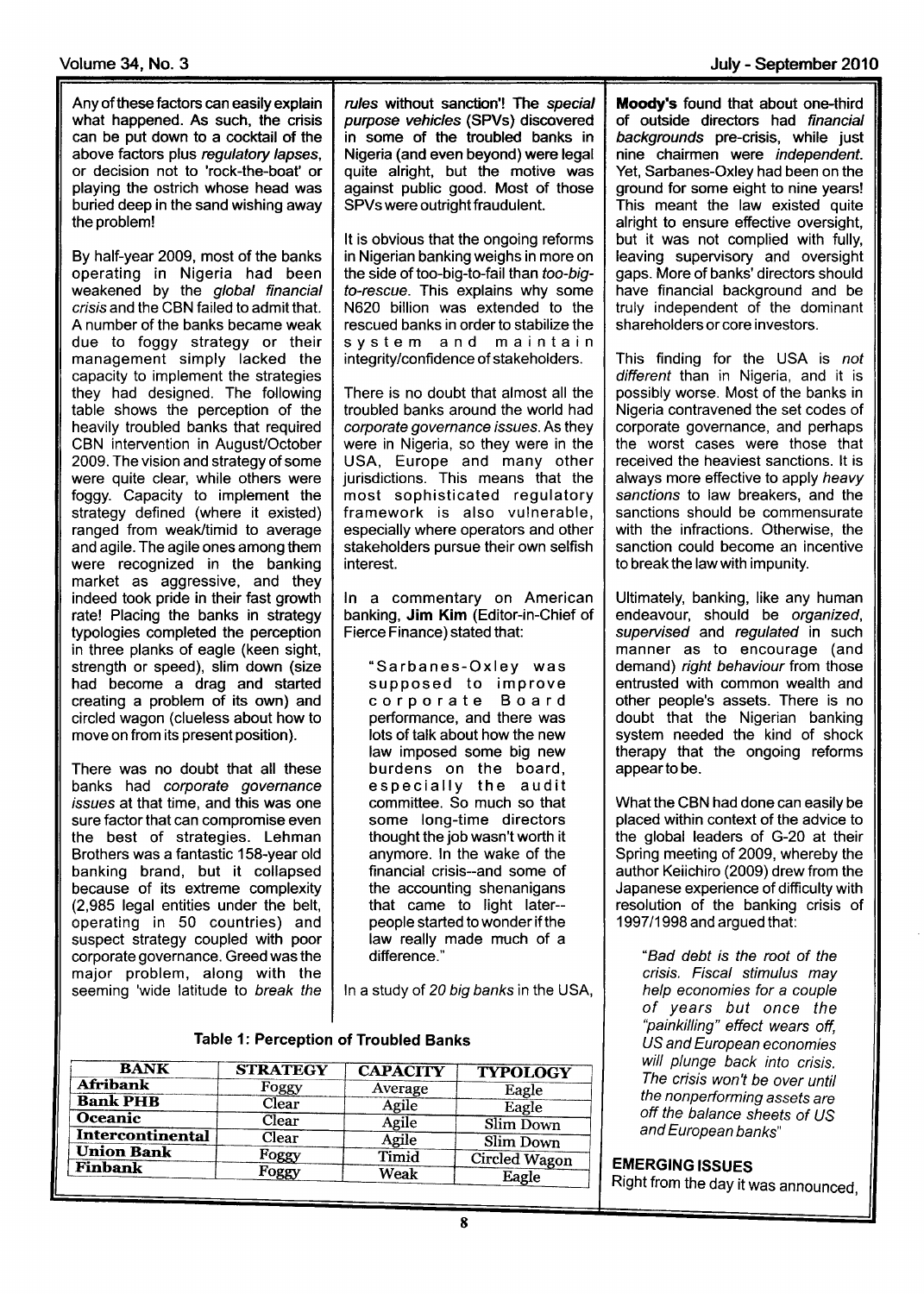the ongoing reforms were branded as a 'hidden agenda', being spearheaded by the CBN. This of course, has not been assuaged bythe seeming interference of the CBN in the operations of the banks whose executive directors were sacked and into which the apex bank injected some N620 billion. Reference has been made to the appointment of advisers for the banks and several other actions that suggest micromanaging of the troubled banks by the CBN.

The impression of a hidden agenda has not changed and will remain up until the CBN exits those banks. To disabuse the minds of unrelenting critics, as well, the following issues must be addressed as professionally as possible.

#### CBN Exit from the Troubled Banks

This must be orderly and transparent. Efforts in this regard till date are in the direction of sale to other banks and/or investors that are unrelated to the former core investors. There are a few issues in this. First is the usual qualification of 'fit-and-properpersons', which hinges on two important factors of *proven technical* miperium ractice of procent technical injected. No doubt, there have been cases in the past in Nigerian banking where troubled banks were sold to entities that never met this requirement, and ended up compounding the cost of such failed bank to the regulatory authorities and the economy in general.

Second is the argument of the 'rightof-first-refusal' to former core investors. This is especially important in banking and there are antecedents also in Nigerian banking. Usually, former core investors that caused a bank's technical insolvency are reluctant to inject fresh funds, especially in cases of insider abuses that brought the bank to that sorry state. However, if they choose to inject fresh funds into the bank, they get the bank back, but subject to restrictions in management involvement or other such terms dictated by the regulatory authorities.

#### Lost lnvestments

r

The foregoing brings in the argument of whether the former owners had /ost their money in the troubled banks. To

the extent that those banks were not liquidated, the owners still remained shareholders in those banks. What has happened is that the value of their shareholding has diminished significantly, and whenever new core investors come in, the old investors will obviously become minority shareholders. The valuation of the weak bank being purchased will diminish significantly the market value and offer price for the stock by new investors.

#### Asset Management Gorporation of Nigeria(AMGON)

An important element in these reforms is the Asset Management Corporation of Nigeria, which indeed was listed as one of the 13 elements of the 200412005 reforms but not implemented. Now that AMCON has come legally into existence, the real issue revolves around its operational modalities.

a. ln the proposed issuance of bonds in exchange for discounted non-performing risk assets (NPL), it is assumed that not all NPL will qualify for purchase by AMCON, possibly when there is no underlying asset (i.e. security) or the loan was dubious ab initio. Will the discount be fixed across the board or depend on a set of transparent parameters that are verifiable?

b. Next is whether the bonds will be tradable and/or convertible. If they are tradable, question is who buys bonds now? lf the banks have been the major buyers and traders in bonds, where will such toxic riskasset based bonds (though guaranteed by the Federal Ministry of Finance) go in the market to the banks or non-bank investing public?

c. The yield, of course, must be pretty attractive and significantly above those of other bonds (private and public) in the market in order for the bonds to enjoy patronage.

d. lf the bonds are convertible at maturity, that can add to the attraction, as any investor in them knows right from inception of investment that 7 years down the road, it (or s/he) will become a shareholder in the bank concerned. The question will also arise as to shareholder in which bank?

e. Will the bonds then be issued on bankspecific basis?

f. There also is the issue of the appointment of the management of AMCON, which must be transparent and based on merit relating to competence and depth of experience in financial banking matters. This must be devoid of politics and ethnic sentiments. As obvious as this may seem, it is an important issue if cognizance is taken of a recent case of the appointment of someone that graduated from the university only a couple of years ago into office as director in a Federal MDA, in an institution where there are those with technical competence and some 30 years cognate post-graduate work experience holding deputy director appointments!

#### **Information Management**

lnformation managemenf has been a major area of challenge, relating to what to say (especially the repeated reference to particular individuals) and how to say it. This is situated between the utterances of the Governor of the Central Bank, other top functionaries of the apex bank and its Corporate Communications Unit. An observation of the advertorials of the'Renaissance Professionals' showed that their major reference was to seeming contradictions in the statements made by the CBN Governor during the period August 2009 (when the outcome of the first set of banks subjected to stress test was announced) up until October 2010.

Granted that views and opinions can change as more facts are made available or superior arguments are accepted, such changes can be pounced upon for dubious purposes in matters as fundamental as the ongoing reforms in Nigerian banking. This is the more reason the top functionaries of the apex bank (starting from the Governor) must be circumspect in their utterances. lt must also be noted that in the tracking and forecast of movements in interest and exchange rates by market participants, significant utterances of key government functionaries is a key factor!

#### State of the Nigeria Economy

The poor state of the Nigerian economy, as at mid-year 2010, was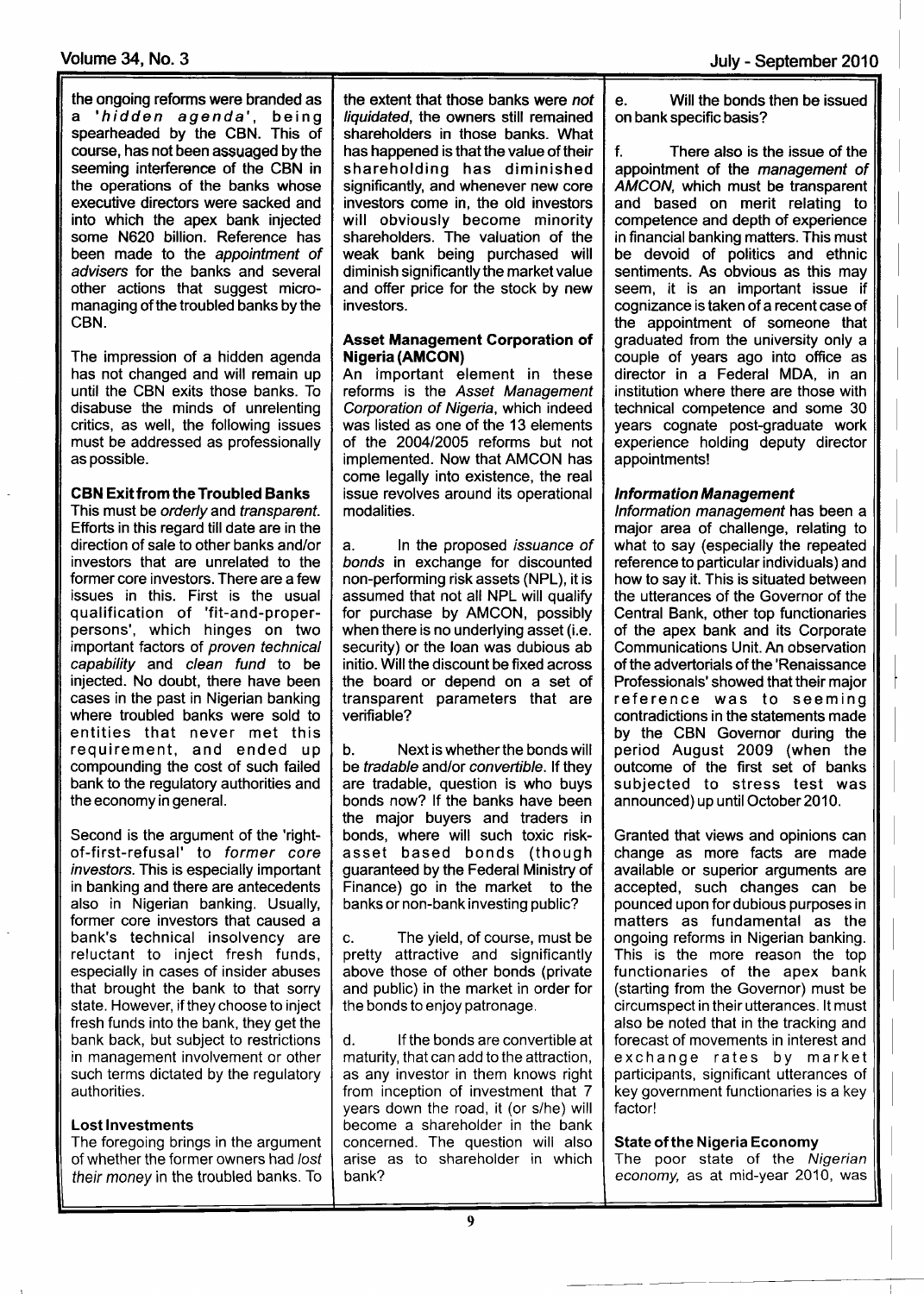## Volume 34, No. 3 July - September 2010

inadvertently adduced to the banking reforms, even though such argument was hollow. ln the situation, Nigeria was not different than other nations of the world that had been affected by the global financial crisis and gone into economic recession. ln some countries, this was seen as more political than an issue in the management of the economy by the apex bank financial regulatory authority.

Another angle to this is that the Nigerian economy lags the advanced and leading emerging economies, and as such the effect of the recession in the world economy impacted Nigeria some 12 to 18 months after the crisis started taking its tolls on those economies. Also, at the time the crisis had started to,abate in other jurisdictions, its heavy toll was just settling into the Nigerian financial system and economy.

Added to this is the fact that Nigeria had no institutional arrangement to deal with such financial crisis the banks had never been this big and never been so involved in international transactions at such levels.. What those economies responded to promptly took Nigeria all of the period from November 2008 (when the effect of the crisis on capital flows became worrisome as to make the CBN devalue the Naira by  $20\%$ ) and August 2009 when 'new' CBN acted! Until the banking crisis is resolved convincingly, the hope for sustainable economic recovery may

remain deferred. At current rate, such hope might begin to be realized only towards the end of the 4'n quarter of 2010.

#### lncompetence

There was accusation of incompetence at the top level of the CBN, based on institutional weakening and excessive attention to risk management, while other key functions of the CBN and modalities were minified. Again, this could be tied to most utterances that seem to magnify risk management. There was, at that stage of the reform, no clear indication that equal attention was going into the four pillars of the reform agenda (figure 1) and that this is married to the traditional role of the central bank vis-d-vis its policy tools. ln particular, the Governor had been reported to have downplayed the importance of monetary policy tools in managing the fiduciary and economic responsibilities of the CBN.

## Response to Gomments

The prompt response of the CBN Governor to every poser created the impression of resistance to new ideas and exploration of new perspectives to issues. Unfortunately, this viewwas held both within and outside the apex bank itself. As an illustration, every meeting of the Monetary Policy Committee (MPC) always invites speculations about the outcome, especially on what the Committee was likely to do to the monetary policy rate (MPR). Any view expressed by the CBN Governor would therefore, be considered a preview of the outcome of any impending meeting, and thus undermine the meeting. This was the signal to market watchers, and would remain so as long as the CBN Governor will grant interviews and volunteer opinions just prior to any meeting of the MPC. To the external stakeholders of the apex bank, they will ignore the structure and institutional arrangements for managing the economy and only seek to obtain the CBN Governor's opinion!

### END NOTES

Clearly, a number of engaging emerging issues have been raised in this paper, although inconclusive, as there are a few others still that were not mentioned. This notwithstanding, there is no doubt that the ongoing reforms are imperative for <sup>a</sup> floundering Nigerian banking system, where the major players continued to play to the gallery. The troubled banks were truly troubled and they had a lot of poor corporate governance issues. Any banking system regulator that is focused tightly on his/her mandate would not have done differently.

More important for Nigerian banking is for the regulators, operators and other banking system stakeholders to learn the right lessons from all these developments.

The first major lesson is the inevitability of the business cycle, which means that boom will necessarily be followed by recession

| <b>Enhance the</b>                                                     | <b>Establish Financial</b>                             | <b>Enable Healthy Financial</b>                    | <b>Ensure the Financial</b>                      |
|------------------------------------------------------------------------|--------------------------------------------------------|----------------------------------------------------|--------------------------------------------------|
| <b>Quality of Banks</b>                                                | <b>Stability</b>                                       | <b>Sector Evolution</b>                            | <b>Sector Contributes to</b>                     |
| $\cdot$ Regulatory                                                     | • Financial stability                                  | • Competitive banking                              | the Real Economy                                 |
| framework reform                                                       | committee                                              | industry structure                                 | • Improving effectiveness                        |
| • Risk based                                                           | • Macro prudential                                     | • Improved cost structure of                       | of existing development                          |
| supervision                                                            | issues                                                 | banks through cost control                         | finance institutions                             |
| $\cdot$ Consumer                                                       | •Capital market                                        | and business process                               | • Examination of critical                        |
| protection                                                             | development (as                                        | outsourcing                                        | issues for economic                              |
| •Corporate                                                             | altemative to bank                                     | •Reliable and secure                               | development (e.g. power,                         |
| governance.                                                            | funding)                                               | payment systems                                    | port, railways)                                  |
| disclosure and<br>•Counter-cyclical<br>transparency<br>fiscal policies | • Greater financial inclusion<br>· Improving financial | • leveraging on cbn's role<br>as an adviser to the |                                                  |
|                                                                        | infrastructure: credit<br>bureaus and registrars       | government on economic<br>matters                  |                                                  |
|                                                                        |                                                        |                                                    | *Greater engagement with<br>the hanking industry |